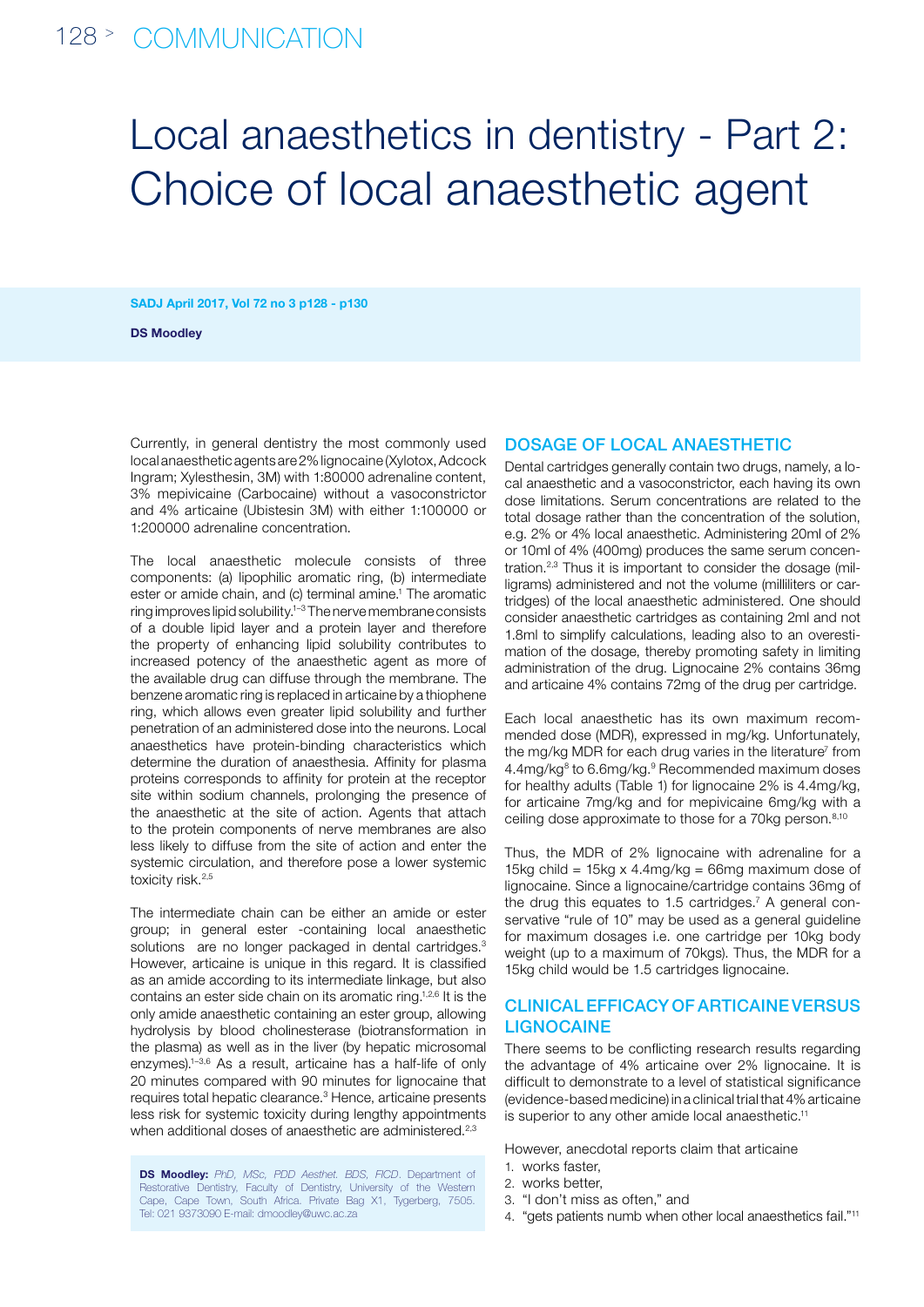## www.sada.co.za / SADJ Vol 72 No. 3  $COMMUNICATION \leq 129$

| <b>Table 1:</b> Dosages of local anaesthetic and adrenaline. |                                          |                                                               |                              |                          |                                |                                                                       |
|--------------------------------------------------------------|------------------------------------------|---------------------------------------------------------------|------------------------------|--------------------------|--------------------------------|-----------------------------------------------------------------------|
| Local<br>anaesthetic<br>agent                                | Concentration<br>of local<br>anaesthetic | mg/cartridge<br>(1.8ml) local<br>anaesthetic<br>concentration | <b>Maximum dose</b><br>in mg | Maximum dose<br>in mg/kg | Concentration<br>of adrenaline | mg/cartridge<br>(1.8 <sub>m</sub> )<br>concentration<br>of adrenaline |
| Lignocaine                                                   | 2%                                       | 36 <sub>mq</sub>                                              | 300 <sub>mq</sub>            | 4.4 <sub>mq</sub> /kg    | 1:80000                        | 0.023 <sub>mq</sub>                                                   |
| Mepivicaine                                                  | 3%                                       | 54 <sub>mg</sub>                                              | 300 <sub>mq</sub>            | 6.0mg/kg                 | ٠                              | ÷                                                                     |
| Articaine                                                    | 4%                                       | 72mg                                                          | 500 <sub>mq</sub>            | 7.0mg/kg                 | 1:100000                       | $0.018$ mq                                                            |
| Articaine                                                    | 4%                                       | 72 <sub>mq</sub>                                              | 500 <sub>mq</sub>            | 7.0mg/kg                 | 1:200000                       | 0.009 <sub>mq</sub>                                                   |

2% lignocaine and 4% articaine with 1:100000 adrenaline have similar properties for use in surgery and have demonstrated a good safety and tolerance profile.<sup>12</sup>

On the other hand, articaine with 1:100000 adrenaline showed a higher success rate than lignocaine with 1:100000 adrenaline for buccal infiltration of mandibular molars<sup>13,14</sup> but not when administered in the attempt to anaesthetize teeth with irreversible pulpitis.15 The efficacy of 4% articaine with 1:100,000 adrenaline was similar to 2% lignocaine with 1:100,000 adrenaline for intra-ligamentary injections.16 In a study on patients with irreversible pulpitis the anaesthetic efficacies of articaine and lignocaine were similar for inferior alveolar nerve blocks.<sup>17-19</sup>

However, other studies have shown that infiltrations of 4% articaine with adrenaline offer better clinical performance than 2% lignocaine in terms of latency and duration of the anaesthetic effect, but have not demonstrated any statistically significant differences in anaesthetic efficacy.13,20 When the success of inferior alveolar nerve blocks were compared, articaine and lignocaine performed similarly.<sup>21</sup> For infiltration articaine produced shorter onset and longer duration of pulpal anaesthesia than the lignocaine solution.22 Supplemental buccal infiltration with articaine was more effective than lignocaine in mandibular molars with irreversible pulpitis.<sup>23</sup> This may be the result of a concentration effect or a greater diffusion of articaine. There was a high statistically significant difference between the articaine and lignocaine solutions when their efficacy was compared in maxillary buccal infiltrations in patients with irreversible pulpitis.<sup>24</sup> The success of articaine after infiltration may be attributable to high lipid solubility and more molecules/ml injected when compared with lignocaine.<sup>3</sup> For patients undergoing periodontal surgery, 4% articaine anaesthetic with 1:100000 or 1:200000 adrenaline provides excellent surgical pain control.<sup>25</sup>

In a systematic review articaine was shown to be more effective than lignocaine in providing anaesthetic success in the first molar region. The drugs appear to have similar adverse effect profiles.26,27 Another meta-analysis study concluded that articaine had a probability of achieving anaesthetic success superior to that of lignocaine, with an odds ratio of 2.44 (95% confidence interval [CI], 1.59–3.76;  $P < 0.0001$ ).<sup>28</sup> The odds ratio for articaine increased to 3.81 (95 % CI, 2.71–5.36; P < 0.00001) when the authors analysed only the data for infiltration. There was weaker, but still significant, evidence of articaine being superior to lignocaine for mandibular block anaesthesia, with an odds ratio of 1.57 (95% CI, 1.12–2.21; P =0.009).28

### SAFETY OF 4% LOCAL ANAESTHETIC

The apprehension that 4% articaine is related to adverse neurological effects like paraesthesia seem to stem from a retrospective study by Haas and Lennon.29,30 These authors reported that generally the incidence of paraesthesia is low but if paraesthesia does occur, it is significantly more likely to do so if either 4% articaine or prilocaine<sup>31,32</sup> has been injected. Hence, it has been suggested that the use of these agents for infiltration be limited and to rather reserve their use in nerve blocks for failed attempts with other agents.<sup>2,3</sup>

Allegations that 4% local anaesthetics are associated with a greater risk of paraesthesia are based solely on anecdotal reports and have no scientific justification.<sup>6,11</sup> Linking 4% local anaesthetic with an increased risk of neurotoxicity, and recommending that the use of articaine be avoided in mandibular nerve blocks is unjustified. Articaine is in fact a "safe and effective local anaesthetic" for Dentistry.11 To date, there has been no explanation that an inferior alveolar nerve block can, on a rare occasion, cause permanent nerve injury.<sup>33</sup> Articaine is a safe and effective local anaesthetic drug to use in Dentistry.<sup>4,6</sup>

#### References

- 1. Malamed SF. Handbook of Local Anesthesia. 6th ed. Malamed SF, editor. Vol. 33, Elservier. St. Louis: Elsevier Mosby; 2013. 25-38 p.
- 2. Becker DE, Reed KL. Local anesthetics: review of pharmacological considerations. Anesth Prog. 2012;59(2):90-101.
- 3. Becker DE, Reed KL. Essentials of Local Anesthetic Pharmacology. Anesth Prog. 2006;53:98–109.
- 4. Yapp KE, Hopcraft MS, Parashos P. Articaine: a review of the literature. Br Dent J [Internet]. 2011;210(7):323–9. Available from: http://dx.doi.org/10.1038/sj.bdj.2011.240
- 5. Moore PA, Hersh E V. Local Anesthetics: Pharmacology and Toxicity. Vol. 54, Dental Clinics of North America. 2010. p. 587–99.
- 6. Malamed SF, Gagnon S, Dominique L. Articaine hydrochloride: a study of the safety of a new amide local anesthetic. J Am Dent Assoc. 2001;132:177–85.
- 7. Weaver JM. Calculating the maximum recommended dose of local anesthetic. J Calif Dent Assoc. 2007;35(1):61–3.
- Meechan JG. Why does local anaesthesia not work everytime? Dent Update. 2005;32(2):66–72.
- Bassett K, DiMarco A, Naughton D. Local Anesthesia for Dental Professionals. 2nd ed. DiMarco Arthur NDBK, editor. New Jersey: Pearson Education Inc; 2015. 1-418 p.
- 10. Meechan JG. Local anaesthesia: risks and controversies. Dent Update. 2009 Jun;36(5):278–80, 282–3.
- 11. Malamed SF. Local anesthetics: dentistry's most important drugs, clinical update 2006. J Calif Dent Assoc [Internet]. 2006;34(12):971–6. Available from: http://www.ncbi.nlm.nih. gov/pubmed/17260521